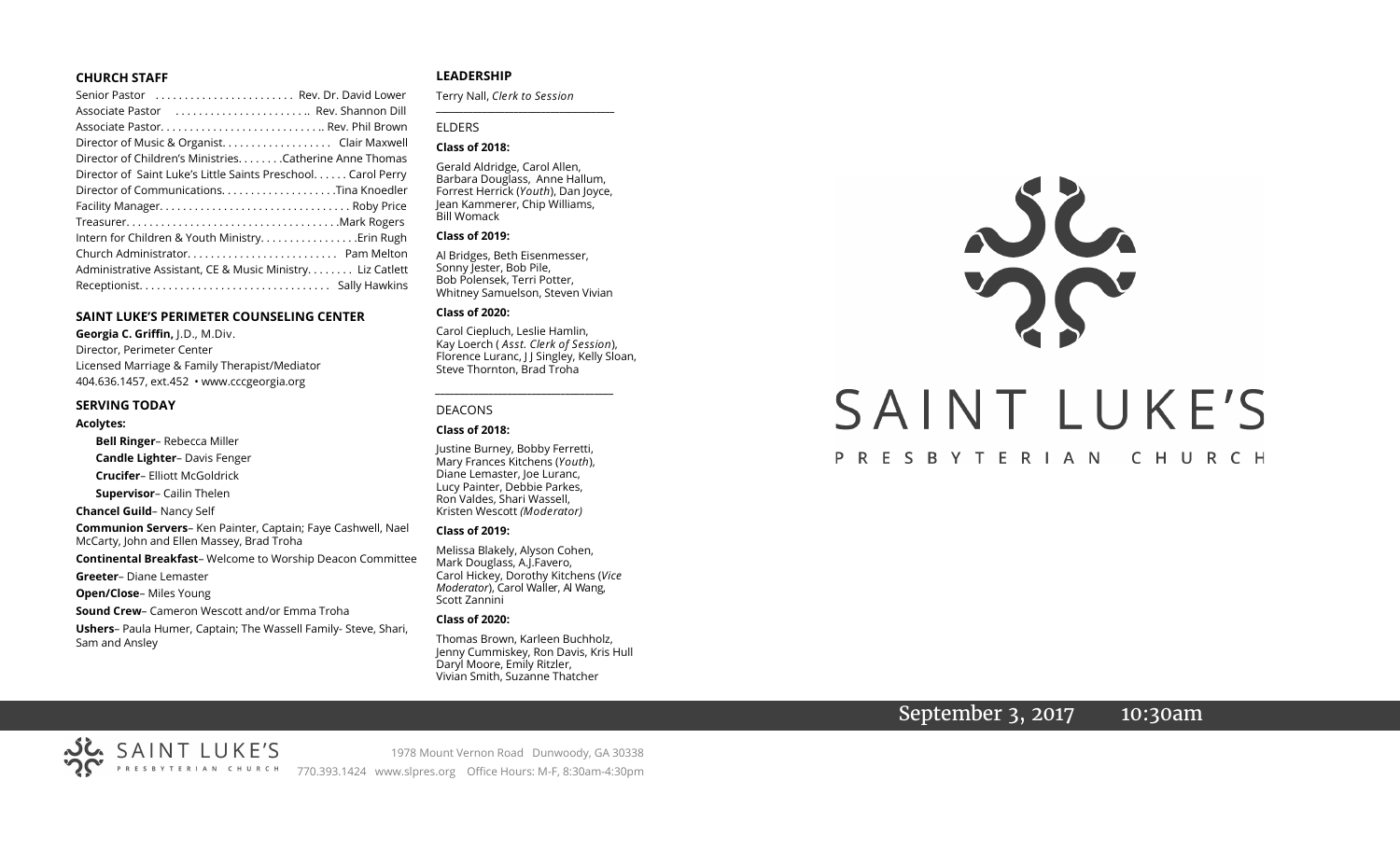

1978 Mount Vernon Road • Dunwoody, Georgia 30338 770.393.1424 • www.slpres.org

#### **September 3, 2017**  Ordinary Time

#### **Liturgical Color:** White

*White is used on days we celebrate the redemptive work of Jesus Christ, such as, Easter, Christmas, and Communion Sundays.* 

### **SUNDAY SCHEDULE**

8:30am Chapel Communion Service 9:30am Sunday School 10:30am Sanctuary Worship Service *Nursery available at all services and Sunday School.* 

## MISSION

Responding to God's call and empowered by the Holy Spirit, we invite all to join us in knowing, serving, and sharing Jesus Christ here and around the world.

# VISION

To be a beacon of faith, hope, and love– every member an active disciple in Christ's ministry.

**WELCOME, GUESTS!**  We are delighted you are worshipping with us.

**DURING** the Welcome, please print the requested information on the Friendship Pad and pass the Friendship Pad down the pew.

**AFTER** the worship service, please join us outside the Sanctuary where our Pastors or a church officer will be available to answer questions and provide you with a loaf of freshly -baked bread.

**FOR MORE** information about our programs, ministries or membership, please contact one of our Pastors at 770.393.1424, or visit our website: slpres.org.

# **THAT ALL MAY WORSHIP**

 $\mathcal{D}_{\mathbf{r}}$ **ASSISTIVE** A hearing loop is accessible by switching hearing aids to T-coil. Also, large print hymnals and back cushions are available. Please contact an usher for further assistance.

thistext

**CHILDREN** are a precious part of our church family, and we welcome them in worship. Worship buckets and activity packets are available on the back ledges of the sanctuary for preschool and elementary ages. Each week, children are invited to walk up for an age-appropriate message during "Tell Us Our Story." After that time, they may remain in worship, or go to child care (PreK and younger).

#### **GREEN TEAM NEEDS YOU! ELECTRONICS**

**RECYCLE EVENT**— Volunteers will be needed to assist with the City of Dunwoody Electronics Recycle Event on September 17. Two time shifts are available, but of course, you can step up for both shifts: 11:30am-2pm and 1:30pm-4pm. Please email Ron Davis with your availability. DaviRW@hotmail.com.

#### **MARRIAGE ENRICHMENT GROUP (MEG)** —

The Marriage Enrichment Group starts meeting again on Sunday, September 10, 5-6:30pm in the Finch Room #203. We meet once a month on a Sunday evening. There is childcare provided. Our goal is to enrich our marriages by intentionally spending time together as a couple, away from the many distractions of our busy lives. If you want more information or just want to come see what the group is all about, please call either Kimey or Mark Reed. (Kimey 404.441.8614 or Mark 404.441.7410)

**TAVERN TALKS** — David Lower would like to invite the men of Saint Luke's to join him on Monday, September 18 at the Dunwoody Tavern for "Tavern Talks." This fall we will plan to gather guys together on the third Monday of each month for fun, food, beverages, Monday Night Football, and conversation about life and spirituality. The first gathering will prioritize relaxed conversation and football, but also demonstrate "Tavern Talking" by addressing the topic "Respecting Differences: How can people who think about faith differently respect each other well?" Consider bringing a friend with you to be filled with good things! The Dunwoody Tavern address is 5488 Chamblee Dunwoody Road.

# **TARTAN TROT SPONSORSHIP CAMPAIGN** —

It's that time of year again! Our 2018 Tartan Trot Sponsorship campaign will kickoff next week, September 10.

#### **WHAT ARE YOU DOING ON SEPTEMBER 30?**

Will you be sitting around watching: Georgia vs. Tennessee ? Florida vs. Vanderbilt ? FSU vs. Wake Forest ? Alabama vs. Ole Miss ? Clemson vs. Virginia Tech ? Maybe we can cheer for something else altogether. Appalachian residents will do just that if you help them prepare to combat the arrival of inclement weather and isolation. Mountain TOP gives adults the opportunity to participate in a special rivalry the weekend of September 28- October 1. If you are looking for a different mission trip or considering your first, AIM (Adults In Ministry) is a perfect and painless way to satisfy that desire. For more information or inspiration contact Ted Guerrant (770) 990-4473.

### **CARE FOR A REAL SCOTTISH HERITAGE**

**EXPERIENCE?**— We are currently planning to host a trip to Scotland next spring from April 29 to May 7, 2018. Full information is on the Saint Luke's website. Please go to http:// slpres.org/Scotland-2018/. Deadline for deposit and registration is September 13.

> Saint Luke's Little Saints Preschool & Kindergarten

A Gift for 20 Years! Sunday, September 24

Please join us during worship as we celebrate 20 years of providing an excellent early childhood education for our church families and community friends!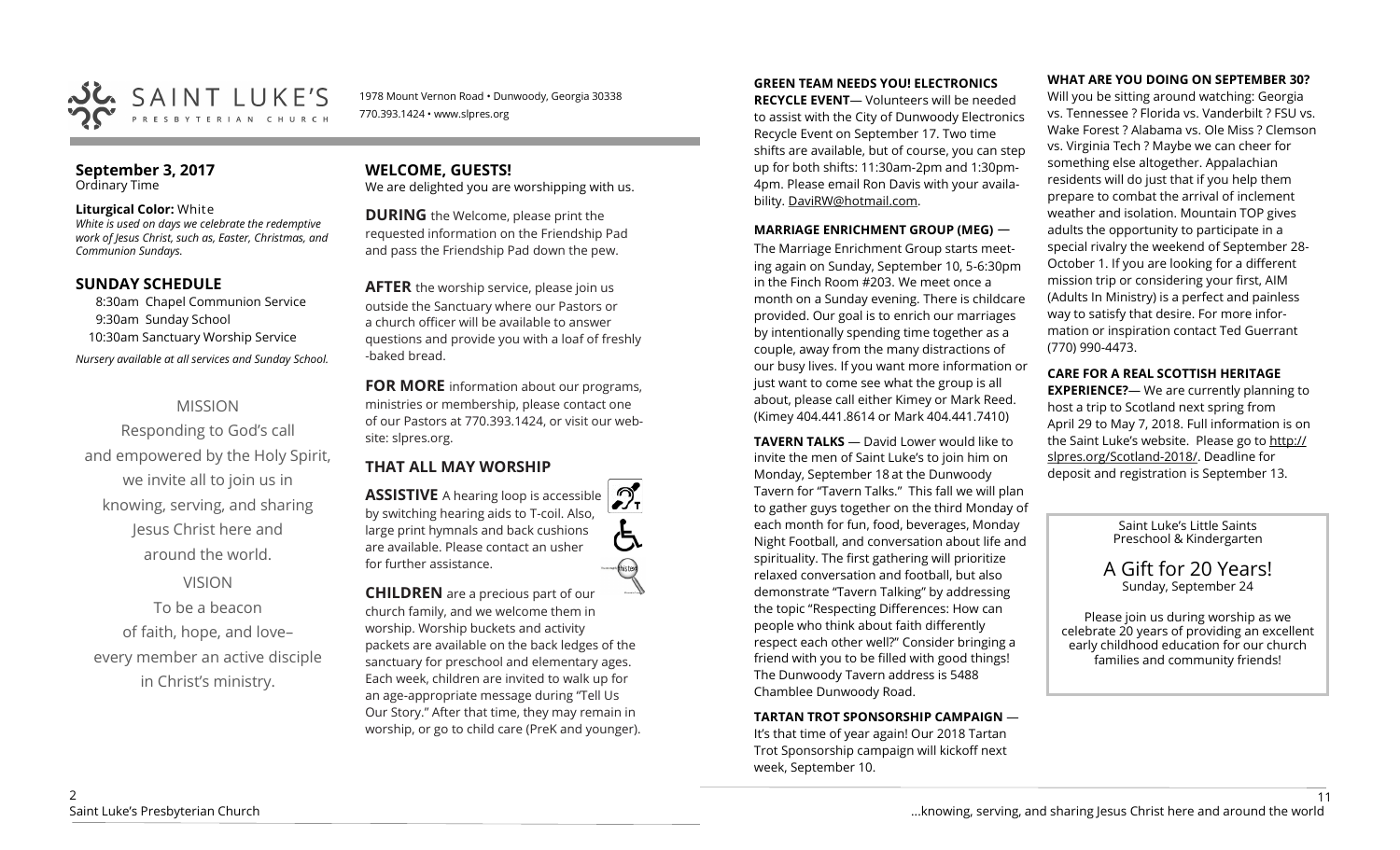# MUSIC MINISTRY

**Clair Maxwell clairmaxwell@slpres.org / 770.393.1424 ext. 227**  \_\_\_\_\_\_\_\_\_\_\_\_\_\_\_\_\_\_\_\_\_\_\_\_\_\_\_\_\_\_\_\_\_\_\_\_\_\_\_\_\_\_\_\_\_\_\_\_\_\_\_\_\_\_\_\_\_\_\_\_\_\_\_\_\_\_\_\_\_\_\_\_\_\_\_\_\_\_\_\_\_\_\_\_\_\_\_\_\_\_\_\_\_\_\_\_\_\_\_\_

### **NEW CHERUB CHOIR DIRECTOR, YVONNE MILLER**

Yvonne Miller is a native of Scotland and Saint Luke's member who made Atlanta her home in 1998. She graduated from the Royal Conservatoire of Scotland with a BA in Music Education. She has worked as a music and band teacher in several countries including Scotland, England, Singapore and the U.S. As a veteran teacher of almost 30 years she most recently was the general music, band and choral teacher at Dunwoody Elementary school where she founded the Dunwoody Singers and the Dunwoody Elementary Concert Band. Yvonne is a professional trumpet player who performs regularly and is also a member of the local band, Family Truckster. She is excited to share her love of music with the Saint Luke's Cherub Choir.

#### **ASSISTANT ORGANISTS NEEDED**

Announcing a new opportunity to experience more about music and worship at Saint Luke's. Spend a Sunday worship service of your choice on the bench with Clair as he leads worship and learn firsthand all that happens "behind the scenes" at church. Sign up by contacting the church office, talk to Clair or online at the following: https:tinyurl.com/AsstOrganistNeeded.

#### **UPCOMING EVENTS**

September 20– Westminster and Cherub Choirs begin ( also beginning of FEAST) October 22 – Bluegrass Mass concert with Choral Guild and bluegrass band – 4pm December 10 – Toys for Tots concert with brass – 4pm December 17 – Lessons and Carols service - 10:30am

# YOUTH MINISTRY

**Phil Brown philbrown@slpres.org / 770.393.1424 ext. 238** 

#### **WE HAVE A NEW SEMINARY INTERN!**

Welcome to Erin Rugh. We are so excited for her to get going at Saint Luke's. She starts classes at Columbia Seminary in the next few weeks.

 $\_$  ,  $\_$  ,  $\_$  ,  $\_$  ,  $\_$  ,  $\_$  ,  $\_$  ,  $\_$  ,  $\_$  ,  $\_$  ,  $\_$  ,  $\_$  ,  $\_$  ,  $\_$  ,  $\_$  ,  $\_$  ,  $\_$  ,  $\_$  ,  $\_$  ,  $\_$  ,  $\_$  ,  $\_$  ,  $\_$  ,  $\_$  ,  $\_$  ,  $\_$  ,  $\_$  ,  $\_$  ,  $\_$  ,  $\_$  ,  $\_$  ,  $\_$  ,  $\_$  ,  $\_$  ,  $\_$  ,  $\_$  ,  $\_$  ,

#### **HERE'S WHAT'S COMING UP IN YOUTH MINISTRY**

September 3: No youth group.

September 10: Youth group starts back. Tartan Trot Sponsorship Kickoff. Middle School Youth, 5-6:30pm at the church. Parents Meeting, 6-6:40pm at the church. High School Youth, 7-8:30pm at The Singleys.

"Your house is not going to fit on someone else's foundation."

#### **Gathering Prayer**

**Prelude** He Comes to Us *Robert Powell* 

**Chiming of the Hour**

### **Welcome and Announcements**

*If you are new to Saint Luke's today, welcome, we are so glad you are here! We have a gift of fresh bread we would love to give to you as a token of our gratitude. Please introduce yourself after worship to receive your welcome gift.*

*After every worship service at Saint Luke's, there is a Stephen Minister in the Prayer Room (across the hall from the Chapel) available to hear your concerns or joys and help you offer a prayer to God. You are invited to receive this ministry of listening and prayer.*

*Please take the time now to fill out the Friendship Pads situated at the end of each pew. Write down your names and pass the pad down the pew, so that you may greet your pew neighbors by name and that we may know you are here.*

#### **Call to Worship\*** Based on Romans 1

Leader: We are called to belong to Jesus Christ.

- **People: He is the One whom God promised to send, who died and rose for us.**
- Leader: In Him we know we are beloved creatures of God, called to be saints.
- **People: Grace and peace to all as we celebrate mercy and freedom, and seek to glorify God!**

**Hymn #301\*** Let Us Build a House *TWO OAKS*

## **Call to Confession\***

Leader: The Lord be with you. **People: And also with you.** Leader: Let us pray.

## **Prayer of Confession\***

**God, we face you in all we do. Forgive us when we don't see you in the people we meet, the decisions we make, and the work we do. Forgive us for our lack of zeal for faith and our lack of excitement for what you have called us to do. Return us to you Lord. Hear our silent confessions of our brokenness**...(*Silence is kept for personal confession)* 

Leader: Lord, in Your mercy, **People: Hear our prayer. Amen.**

*\* please stand*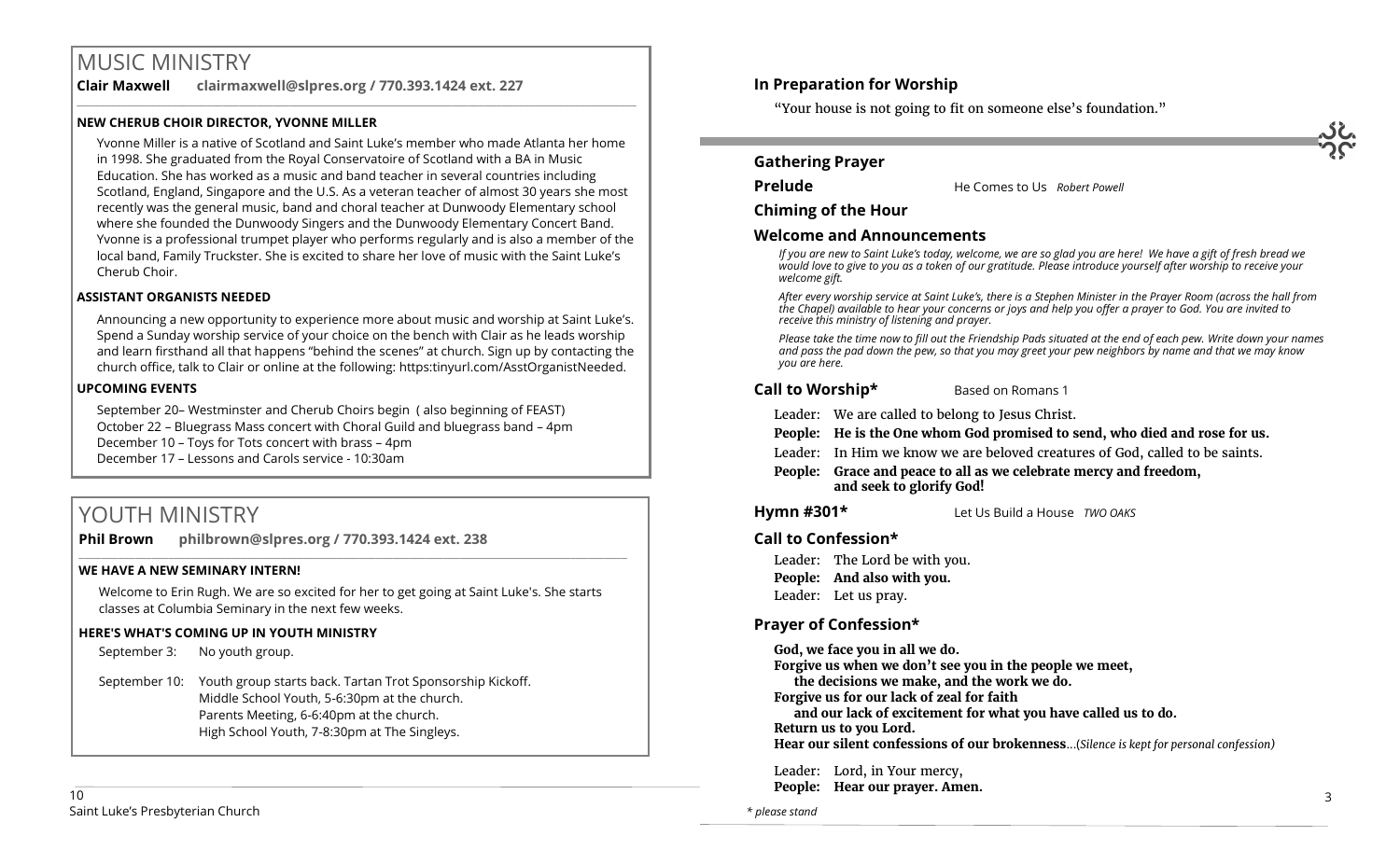## **Assurance of Forgiveness\***

#### **Song of Praise\*** Glory Be to the Father *GLORIA PATRI*

**Glory be to the Father, and to the Son, and to the Holy Ghost; as it was in the beginning, is now, and ever shall be, world without end. Amen, amen.**

# **Passing of the Peace of Christ\***

Leader: May the peace of Christ be with you. **People: And also with you.**

# **Prayer for Illumination**

**Scripture Lesson** Romans 15:17-21, *page 153-154 of the New Testament* 

Leader: The Word of the Lord. **People: Thanks be to God.**

### **Tell Us Our Story**

*Faithful Friends, our worship education class for Kindergarten, First and Second Grade will resume on September 10th.*

| Sermon                                                     | "Building on Somebody's Foundation" | Phil Brown |  |  |  |  |  |
|------------------------------------------------------------|-------------------------------------|------------|--|--|--|--|--|
| Affirmation of Faith*                                      | Apostles' Creed                     |            |  |  |  |  |  |
| I believe in God, the Father Almighty,                     |                                     |            |  |  |  |  |  |
| Maker of heaven and earth,                                 |                                     |            |  |  |  |  |  |
| and in Jesus Christ, His only Son, our Lord;               |                                     |            |  |  |  |  |  |
| who was conceived by the Holy Ghost,                       |                                     |            |  |  |  |  |  |
| born of the Virgin Mary,                                   |                                     |            |  |  |  |  |  |
| suffered under Pontius Pilate;                             |                                     |            |  |  |  |  |  |
| was crucified, dead, and buried;                           |                                     |            |  |  |  |  |  |
| He descended into hell;                                    |                                     |            |  |  |  |  |  |
| the third day He rose again from the dead;                 |                                     |            |  |  |  |  |  |
| He ascended into heaven,                                   |                                     |            |  |  |  |  |  |
| and sitteth on the right hand                              |                                     |            |  |  |  |  |  |
| of God the Father Almighty;                                |                                     |            |  |  |  |  |  |
| from thence He shall come to judge the quick and the dead. |                                     |            |  |  |  |  |  |
| I believe in the Holy Ghost;                               |                                     |            |  |  |  |  |  |
| the holy catholic Church;                                  |                                     |            |  |  |  |  |  |
| the communion of saints;                                   |                                     |            |  |  |  |  |  |
| the forgiveness of sins;                                   |                                     |            |  |  |  |  |  |
| the resurrection of the body;                              |                                     |            |  |  |  |  |  |
| and the life everlasting. Amen.                            |                                     |            |  |  |  |  |  |
|                                                            |                                     |            |  |  |  |  |  |

# S P L A S H ! CHILDREN'S MINISTRIES

**Catherine Anne Thomas cathomas@slpres.org / 770.393.1424 ext. 228** 

**\_\_\_\_\_\_\_\_\_\_\_\_\_\_\_\_\_\_\_\_\_\_\_\_\_\_\_\_\_\_\_\_\_\_\_\_\_\_\_\_\_\_\_\_\_\_\_\_\_\_\_\_\_\_\_\_\_\_\_\_\_\_\_\_\_\_\_\_\_\_\_\_\_\_\_\_\_\_\_\_\_\_\_\_\_\_\_\_\_\_\_\_\_\_\_\_\_\_\_\_\_\_\_\_\_\_\_** 

#### **UPCOMING EVENTS**

**This Sunday, September 3** – Movie Morning! Children in PreK and Kindergarten will enjoy "Mischief Sunday" in Room 121; kids in Grades 1 – 5 will love "Clive and Ian's Wonder Blimp of Knowledge" in The Dock.

**Sunday, September 10** – First morning of Sunday School fun for children, 9:30am to 10:15am Get ready for some fun changes!

**Wednesday, September 20** – First Night of Feast! Children's Choirs begin rehearsals, delicious family dinners are back, and engaging new classes debut for all ages!

#### **CHILDREN'S MINISTRIES NEEDS YOU!**

Thanks to all the adult leaders who have stepped forward to serve in our children's programs this year! We do, however, have a few programs still in need of human energy:

#### **The Family Welcome Wagon**

We need ten to twelve folks willing to serve in rotation with others from 10:15 -11:30am. Responsibilities include greeting families as they enter Sheppard Hall, helping them place children in the correct classroom, helping out with minor classroom needs (maybe refilling the goldfish snacks or helping with an "owie"), refilling the lessons packets for the next week, and turning in attendance records to the CE office.

#### **Wednesday Night Classes – Begins September 20**

We need one person to support the 4/5<sup>th</sup> Grade class from 6:30-7:15pm. Columbia Seminarian, Erin Rugh will be leading this class, but she needs some help!

We need two to three people to assist Catherine Anne Thomas with the 1 $^{\rm st}$  – 3 $^{\rm rd}$  graders in the Dock, also from 6:30 to 7:15pm. Hoping to have enough folks so that they can take turns and attend a few adult classes, as well.

#### **Faithful Friends – Begins September 10**

We need a team of eight to ten adults to take turns leading Faithful Friends, our worship education class for Kindergarten, First, and Second grades. This class happens after Tell Us Our Story during 10:30am worship. However, the class will NOT meet the first Sunday of each month OR on major school holiday weekends. All leaders will be supported by a paid care giver who is there each week. A Sign-Up Genius will be posted to the website this week.

For more information about any of these roles, please contact Catherine Anne Thomas – [cathomas@slpres.org.](mailto:cathomas@slpres.org) Thanks!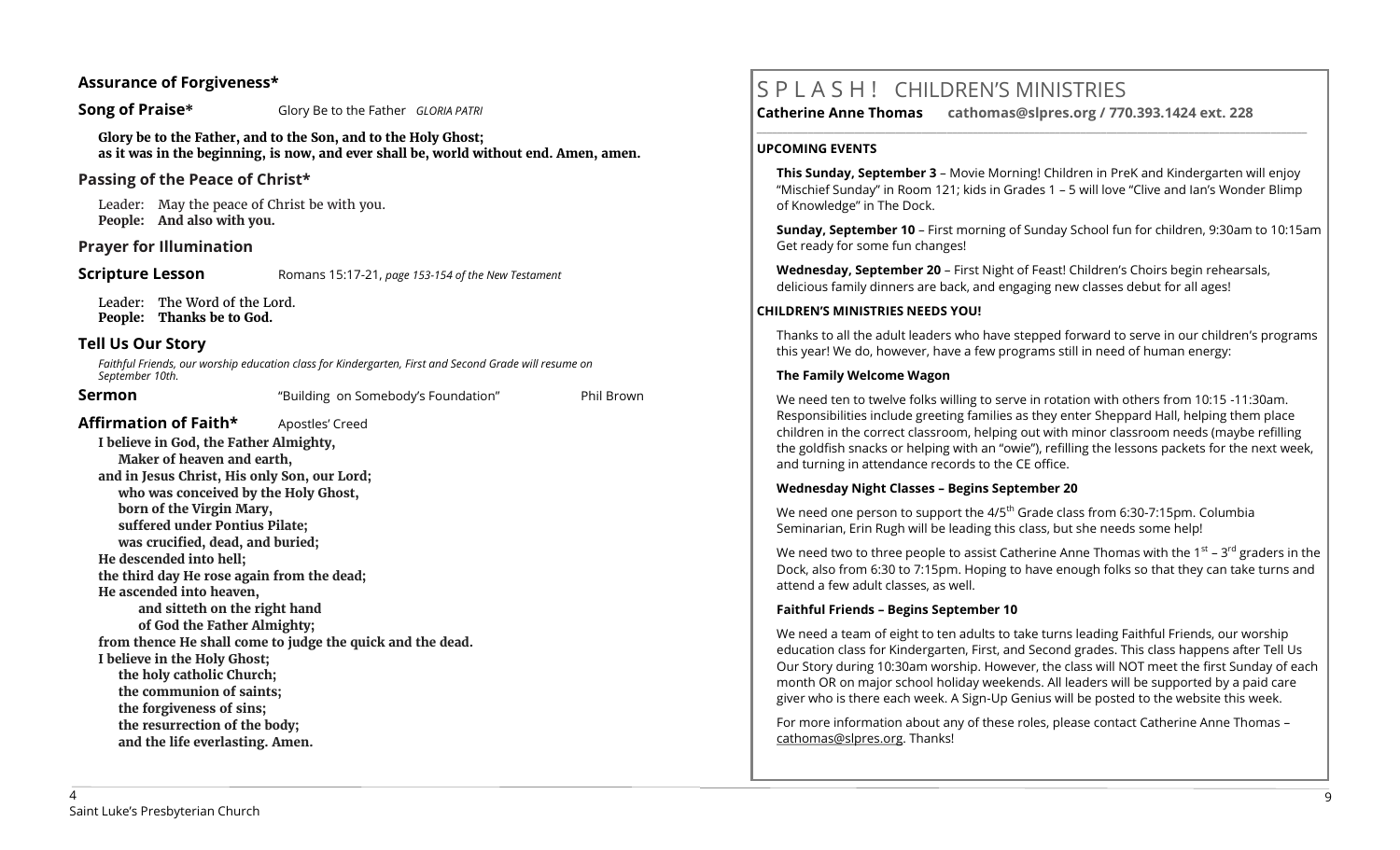# ADULT MINISTRY

**Shannon Dill shannondill@slpres.org / 770.393.1424 ext. 229** 

# **ADULT SUNDAY SCHOOL**

Will convene on September 10 with a group meeting in the chapel at 9:30am to discuss the fall line-up. Individual classes will begin on September 17.

 $\_$  ,  $\_$  ,  $\_$  ,  $\_$  ,  $\_$  ,  $\_$  ,  $\_$  ,  $\_$  ,  $\_$  ,  $\_$  ,  $\_$  ,  $\_$  ,  $\_$  ,  $\_$  ,  $\_$  ,  $\_$  ,  $\_$  ,  $\_$  ,  $\_$ 

# **HOUSE TO HOUSE**

House to House will be a new adult Sunday school class replacing the FINCH class. In early times Christians worshiped in community in each other's homes, and Christianity spread from House to House. In this class, we will seek to spread the love of Christ from House to House within our congregation and community. House to House is building community through social and service activities and spreading the love of Christ through learning with educated leaders. Study topics include: parenting, relevant current issues of today, Bible study and church calendar events. (Advent, Lent)

# **FRIDAY MORNING MEN'S BIBLE STUDY**

Fellowship and Bible study every Friday from 6:40-8am in the Parlor with Dan Joyce.

# **BIBLE STUDY: "WAYFARERS"**

Come join David, Shannon or Phil as this week's preacher leads a study of the scripture for the upcoming Sunday's worship. Meet on Wednesdays at 10am in the church library.

# **MOM'S SMALL GROUP, "LOVE DOES"**

A new small group for moms of all stages to explore all that God wants to do with us. This class will begin on September 14 and meets on the 2nd Thursday of the month at Shannon's home. Time is TBD; either 7:45-8:45am or 7:30-8:30pm. Please email Shannon Dill with your time slot preference, shannondill@slpres.org.

# **Offering Invitation**

*Giving is a tangible sign of worship. If you give electronically, there is a blue, laminated, electronic giving card in the pew rack to place in the offering plate as it is passed.*

| <b>Offertory</b>                                                                                                                               | Amazing Grace arr. John Rutter |                                                                                                                                                                 | Chancel Choir |
|------------------------------------------------------------------------------------------------------------------------------------------------|--------------------------------|-----------------------------------------------------------------------------------------------------------------------------------------------------------------|---------------|
| Amazing grace, how sweet the sound,<br>That saved a wretch like me.<br>I once was lost but now am found,<br>Was blind, but now I see.          |                                | The Lord has promised good to me.<br>His word my hope secures.<br>He will my shield and portion be,<br>As long as life endures.                                 |               |
| T'was grace that taught my heart to fear.<br>And grace, my fears relieved.<br>How precious did that grace appear<br>The hour I first believed. |                                | Yea, when this flesh and heart shall fail,<br>And mortal life shall cease,<br>I shall possess within the veil,<br>A life of joy and peace.                      |               |
| Through many dangers, toils and snares<br>I have already come;<br>'Tis grace that brought me safe thus far<br>and grace will lead me home.     |                                | When we've been there ten thousand years<br>Bright shining as the sun.<br>We've no less days to sing God's praise<br>Than when we've first begun. (John Newton) |               |

# **Song of Thanksgiving\***



# **Holy Communion**

*When coming forward for Communion, please kneel at the closest available space to the center aisle. If you would like to be served where you are sitting, please raise your hand as the communion servers come down the center aisle and you will be served by intinction (dipping the bread in the cup). Everyone is invited to participate in the sacrament. Children who have discussed the sacrament with their parents and/or a pastor are welcome. A server with gluten-free bread will be standing at the center aisle. If you prefer gluten-free bread, please indicate your preference as you approach. Parents, please note the center rings of the communion trays are filled with wine. Only the outer ring is filled with grape juice.*